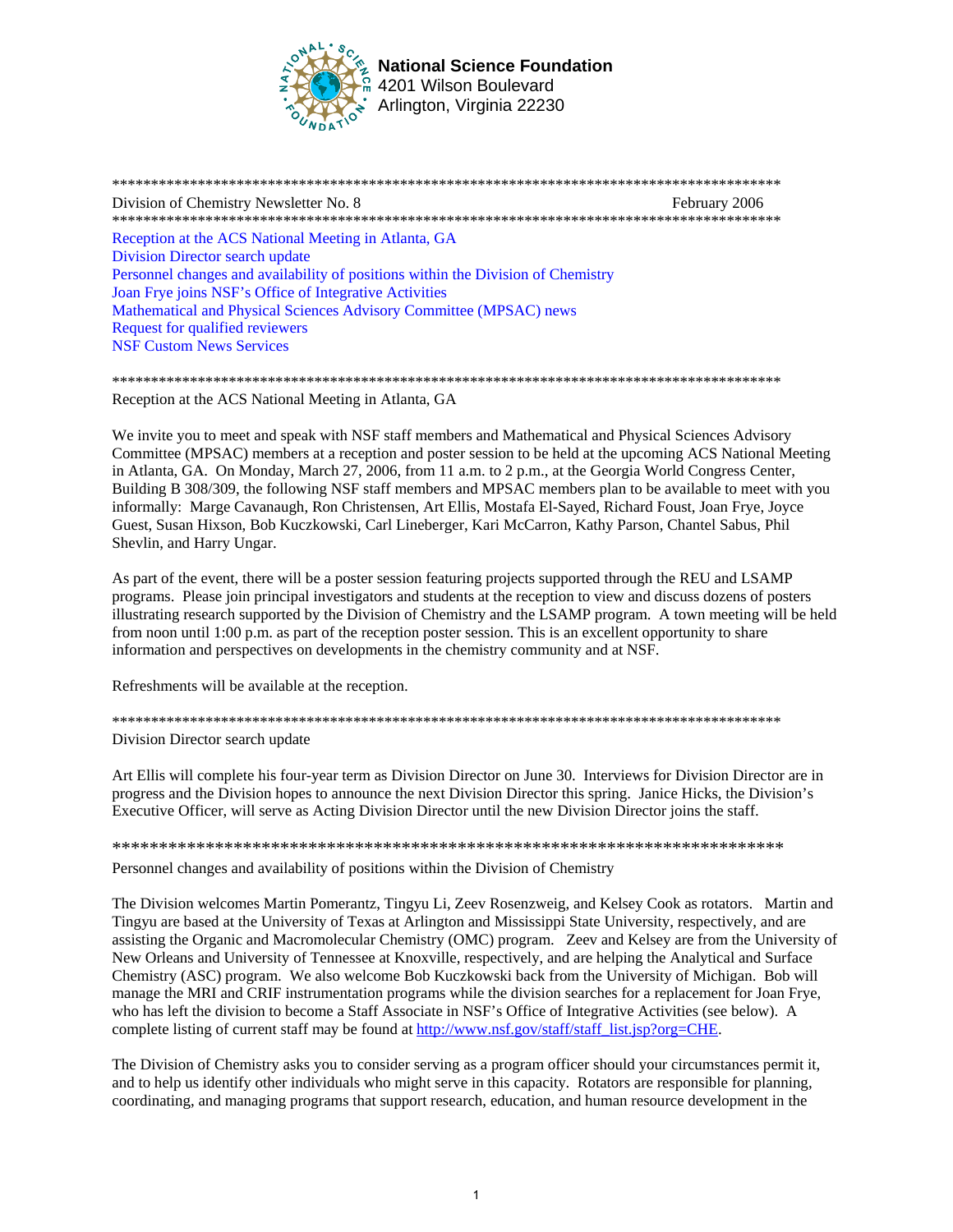<span id="page-1-0"></span>chemical sciences. Applicants should have a Ph.D. or equivalent training in the chemical sciences, extensive knowledge of one or more chemistry subfields, and at least six years of successful independent research activity. Applicants should be familiar with the chemistry community and have administrative experience. Other important attributes are strong verbal and written communication skills, organizational skills, facility in using technology tools, and the ability to work effectively on a team. If you are interested in serving as a rotator, please see http://www.nsf.gov/about/career\_opps/careers/science.jsp.

About half of our 16 program officers are rotators, and they bring fresh insights to our work at NSF. Rotators can maintain their research programs while working at the Foundation. NSF provides time, travel resources, and use of technology to enable rotators to stay in touch with co-workers at their home institutions. Rotator positions are typically held for one or two years, but other arrangements are possible. Rotators not only serve the community and help to shape chemistry, but they also have excellent opportunities for professional development and establishment of new research directions upon returning to their laboratories.

Information about current open rotational program officer positions can be found at

http://www.nsf.gov/publications/ods/results.cfm?TextQuery=&Current\_status=Current&timeframe=Restrict+timefr ame+to%3A&docType=Vacancy+Announcements&docSubtype=Scientific+and+Professional&search2.x=28&sear  $ch2.y=8.$ 

Applicants interested in rotational positions should send an email describing their interest and CV to Art Ellis at aellis@nsf.gov. NSF is an equal opportunity employer committed to employing a highly qualified staff that reflects the diversity of our nation.

Joan Frye joins NSF's Office of Integrative Activities

In January, Joan Frye left the Division of Chemistry after 10 years of extraordinary service to become a Staff Associate in NSF's Office of Integrative Activities. Since her arrival at NSF, in 1995, Joan has assisted many individuals at NSF and in the chemistry community. Through her fine stewardship of the division's instrumentation programs. Joan has contributed substantially to the advancement of basic research and education in the chemical sciences. Joan's exemplary service also included a two-year stint as one of the division's cluster leaders. The Division of Chemistry will miss Joan but looks forward to continuing to work with her in her new position. We wish Joan continued success in her professional activities.

Mathematical and Physical Sciences Advisory Committee (MPSAC) news

We welcome Cynthia Burrows of the University of Utah to the Mathematical and Physical Sciences Advisory Committee (MPSAC). We thank former members Jean Futrell and Shenda Baker for their fine service on the MPSAC. MPSAC members have provided valuable assistance with the Division Director search (see above). Their efforts also led to a workshop entitled Building Strong Academic Chemistry Departments through Gender Equity that was held in Arlington, VA on Jan. 29-31 and co-sponsored by NSF, NIH, and DOE. The workshop URL is http://www.chem.harvard.edu/groups/friend/GenderEquityWorkshop/.

Information about the MPSAC may be found at http://www.nsf.gov/mps/advisory.jsp.

Request for qualified reviewers

The Division of Chemistry seeks to enhance its pool of qualified reviewers of proposals. We invite researchers in the chemical sciences who have not previously reviewed for the Division of Chemistry but are interested in providing this service to contact us by visiting our website at

http://www.nsf.gov/mps/che/reviewer/reviewer\_info.jsp and completing the online registration form. We welcome qualified reviewers from academic, industrial, and government employment, as well as from other countries. It is important to recognize that the National Science Foundation reserves the right to choose reviewers. While we are unable to assure individuals that they will be asked to review proposals, we do attempt to call upon as many qualified reviewers as possible, and we try to limit the number of requests that we make to any single individual, recognizing the many demands our reviewers have on their time.